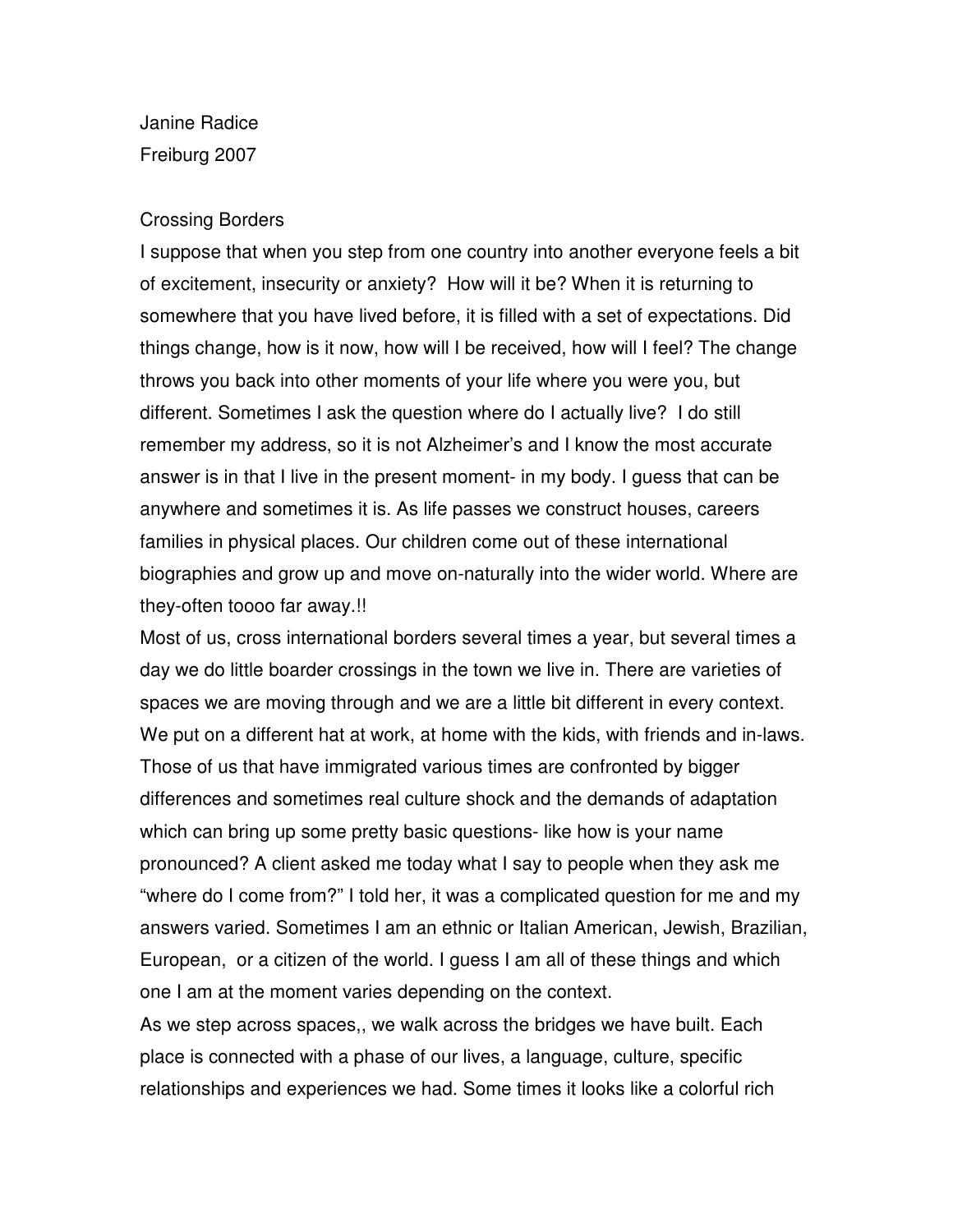patchwork quilt, beautifully sewn together and other times it feels fragmented like a continental fault that has fissures that connect somewhat unevenly. These uneven levels are often products of empty spaces which exist as a consequence of having lived periods of life in other places. We lack the knowledge and the emotional bonding associated with a set of experiences. This creates a distance or unevenness in the topography of the story. We keep these representations or symbolic images in our mental library and they constitute the raw materials of memories, desires and fantasies. We collect them like etchings of people, feelings and specific places-as they were -when they were interjected into our archive. Since things constantly are in a process of transformation- these images can can easily clash with the reality of how they are today. Time does not exist in the place where these images are stored, but as time does exist in the physical world, the encounter of two can create confusion, misunderstanding or a feeling of disorientation. The lack of continuity in my personal biography is a product of the lack of access of the others to my experiences in different parts of the world. The connecting of these fragments is a challenge for me that I don't always find easy. As our children enter the global world as young adults-they are also far away and living things that we do not share except over the e-mail and in short visits. All of this is very rich, but very difficult to adjust to and it does cause suffering. "Saudade"- is a Brazilian word for the nostalgic missing of people or something one is attached to.

Sometimes when I 'land' in one of those places where I lived, I feel a bit wobbly and it takes me days to feel the ground firm under my feet. Sometimes the transition is not so easy. Is that Culture Shock? We are immigrants who live our lives on boarders or margins or overlaps have a very special perspective- the one of being an outsider from within. There is an article I read by a feminist theoretician Patricia Hill Collins who speaks of "Learning from the outsider from within." Border crossing creates a nomadic consciousness because of our dual or plural identities. These identities are connected to belonging to communities as well as being excluded from communities. Sometimes you might feel that you actually don't belong to any group or are member of complementary or